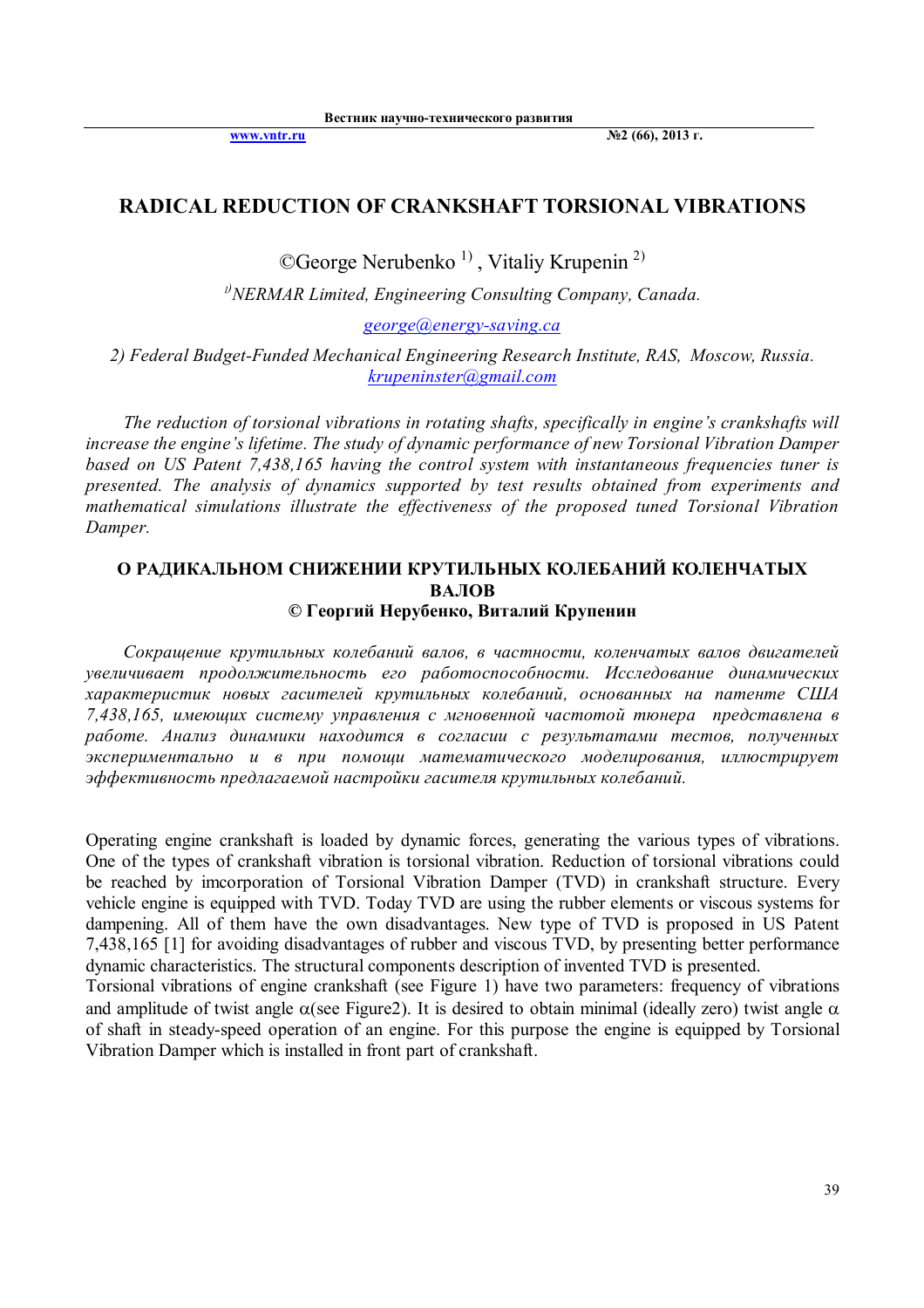

*Figure 1. Engine Crankshaft*

There is an industry regulation for allowable magnitude of twist angle  $\alpha$  of crankshaft – (a peak-topeak twist angle) must be below 0.4 degree. The measured values of a peak-to-peak twist angle practically are in range 0.36 – 0.60 degrees for different types of engines equipped with Torsional Vibration Damper.



*Figure 2. Graphical presentation of Crankshaft twist angle*

For obtaining the lower values of a peak-to-peak twist angle the new type of torsional vibration damper was proposed in [1]. In Figure 3, there is shown the core part of proposed device 300. Hub 305 corresponds to the engine shaft. The hub is connected to damper outer ring 314. A cantilever spring 316 is connected to ring 314, but is free at the near hub end, so between hub 305 and spring 316 there is a gap. Masses (or selectors) 318 are mounted freely on spring 316 and coupled to the hub 305 by springs 320. Selectors 318 are sliding along beam 316. Hence, selector 318 could move in radial direction using beam 316 and oscillating across clamp point of beam 316 to rim 314.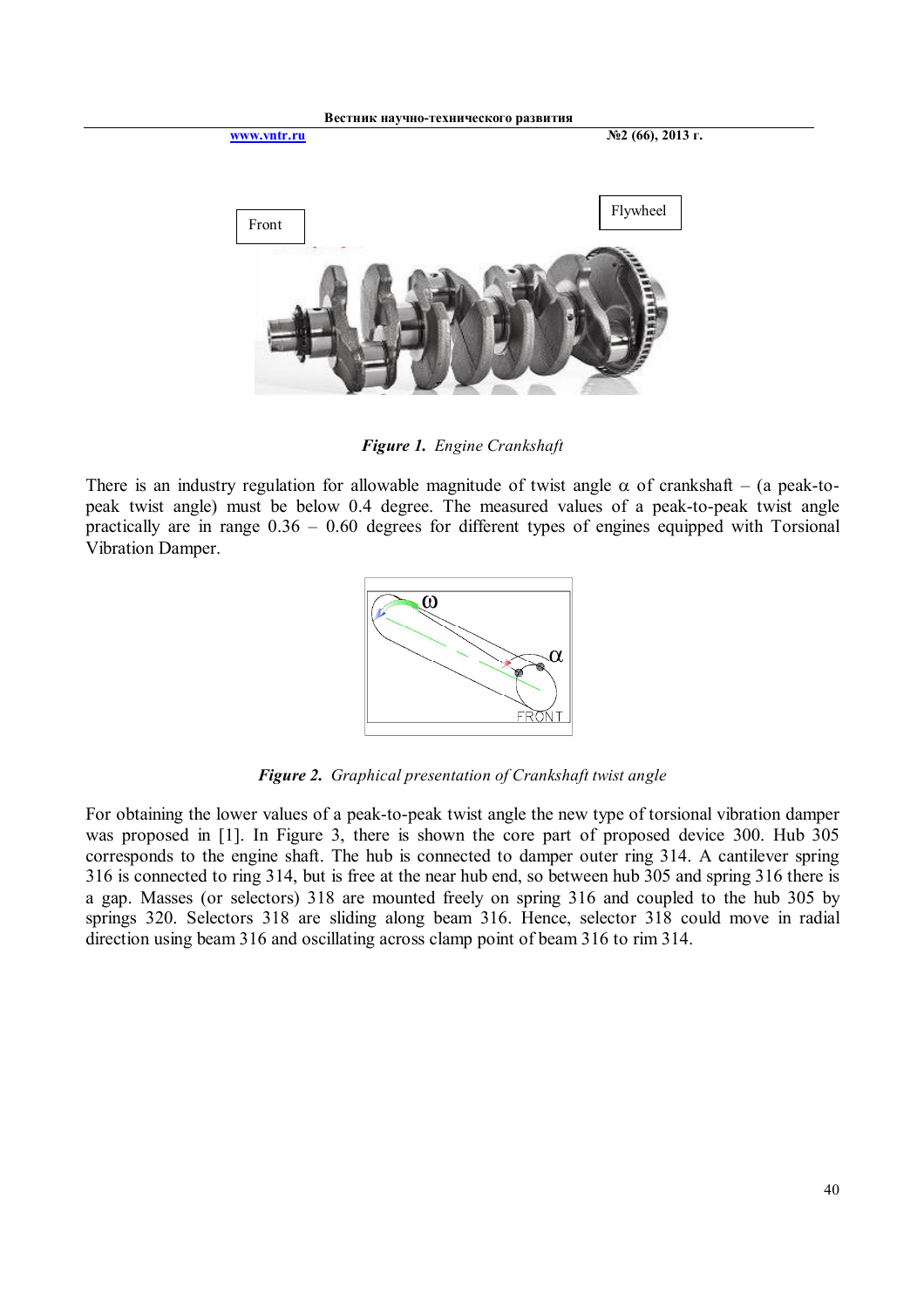

*Figure 3. Graphical presentation of core elements of proposed TVD*

Masses 318 are free to move along springs 316 except for the counter-forces due to the compression or extension of helical springs 320. Further, masses 318 are free to move perpendicular to the radius, except for the counter-forces due to displacement of springs 316. The entire apparatus 300 is symmetrical, in order to ensure the moment of inertia is centered about hub 305. As the radial position of the mass 318 is extended, the length of cantilever spring 316 for providing bending beam resistance is effectively shortened. The shortening of the beam, in turn, implies a greater perpendicular force, for a perpendicular displacement i.e. as the length of the bending beam is shortened, the spring constant of proportionality relating displacement to force 316 increases. These effects, the outward displacement of masses 318 under angular velocity and the corresponding increase of the spring constant of proportionality 316 as the masses 318 move outward, combined with select dimensioning of the spring 316, result in reducing of oscillations over the operating range of  $\infty$ . The simplified dynamic graphical model of engine equipped by proposed Tuned Torsional Vibration Damper is presented in Figure 4. J is a mass moment of inertia of main system; " $\varphi$ " is the angle of crankshaft rotation of main system. Main system with flywheel is connected to external load representing all resistance forces by shaft that has stiffness coefficient "k" and viscous friction coefficient of loss "b". Assume that "J<sub>F</sub>" is a mass moment of inertia of conventional flywheel. Main system is the simple model of all moving and rotating parts of engine. Assume that to main system the following forces (torque) are applied:  $T_M$  is the driving torque,  $R_A$  is a resistance spent on making the positive useful work,  $R_L$  is the lost torque spent on friction, and other phenomena accompanied to negative resistance.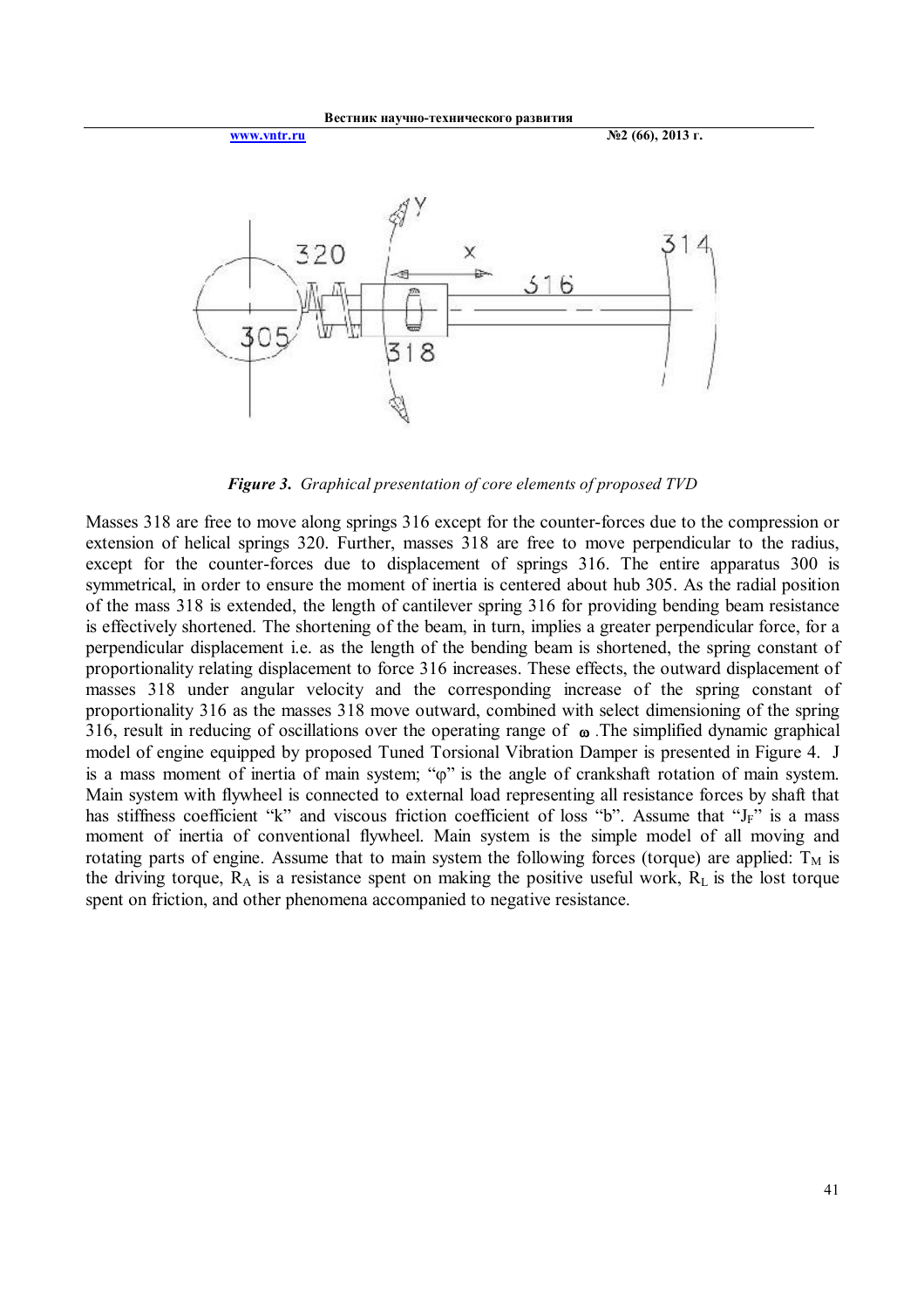

*Figure 4. Simplified dynamic model.*

It is selected that x is coordinate of moving selector 318 along springing beam 316 (as per Figure 3), y is the dynamic deflection of selector 318 across beam 316 (as per Figure 3).

 Assume that **m** is the mass of selector 318, **r** is the constant distance from center of hub 305 to center of gravity of selector 318, **Z** is the constant deflection of spring beam from axis, **c<sup>L</sup>** is the stiffness coefficient of spring 320, and  $c<sub>Y</sub>$  is the stiffness coefficient of springing beam 316.

The differential equations for described system having installed proposed TVD will look like:

$$
[(J+ JF)+mr2(r2 +2rx+ 2Zy)] \varphi " + ...+ 2mr2 \varphi'(rx+Zy')+k \varphi + b\varphi' = TM - RA - RL. (1)mr2x" + cLx = mr3 \varphi2 - mr Zy"mZ2y" + cYy = mr2Z\varphi2 + mr Zx"(3)where= d/dt, andTM = T0 + T1(\varphi0, \varphi0),RA = R0A + R1A(\varphi0, \varphi0),RL = R0L + R1L(\varphi0, \varphi0).
$$
 (4)

From theory point of view the considered dynamic system has three degrees of freedom. The test parameters for torque and resistance for example for engine LS 7 are shown in Figure 5 as solid lines.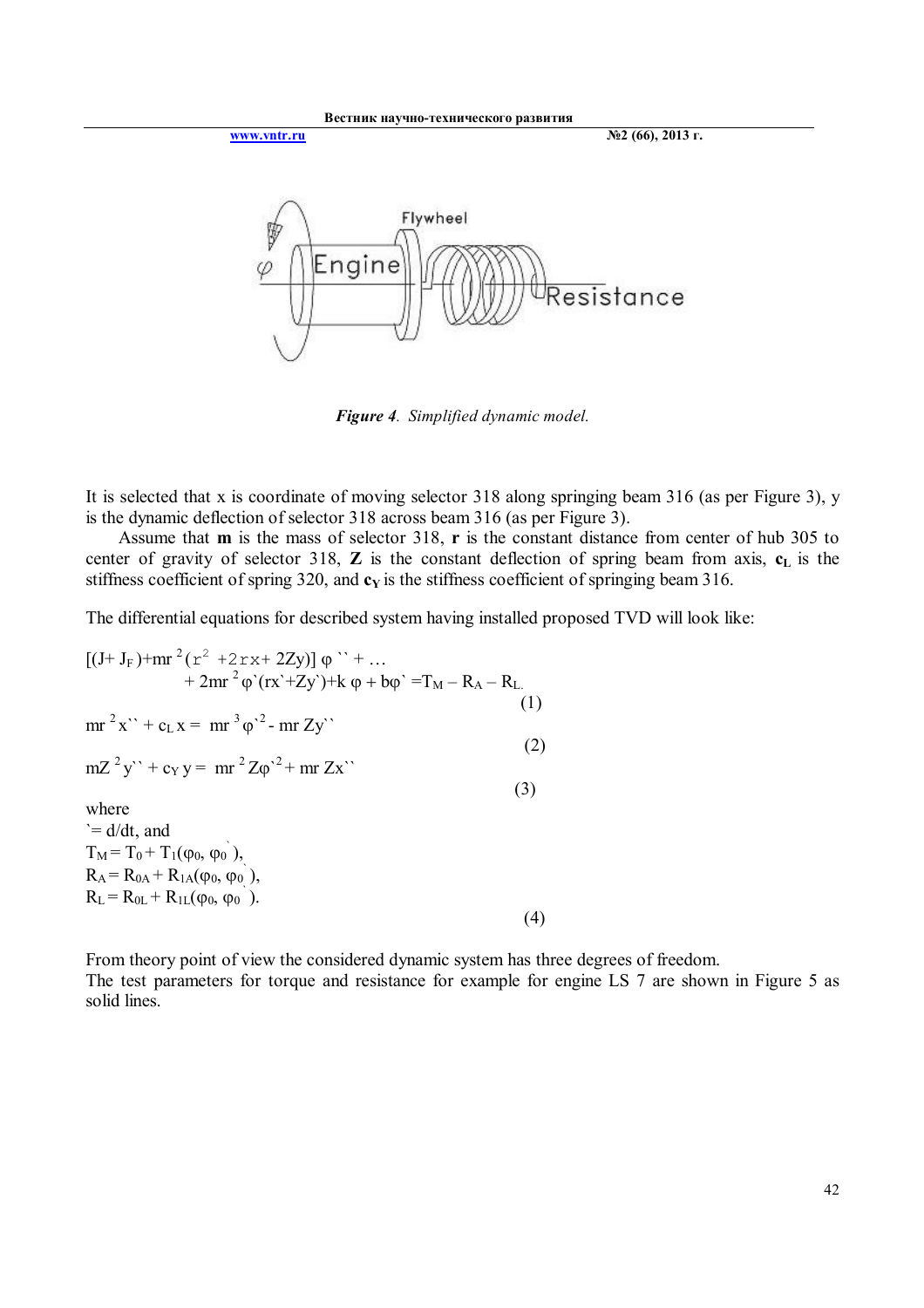**www.vntr.ru №2 (66), 2013 г.**



*Figure 5. Parameter Curves for Engine LS 7*

The approximate equation for driving torque (blue dashed line) would be  $T_M = 204.4248 + 1.141593\varphi - 0.001239\varphi^2$ 

and for total resistance (red dashed line) is  $R = 180 + 0.00053$   $\varphi$ <sup>2</sup>  $(5 B)$ Speed of rotation  $\omega$  is  $\omega = \varphi = d\varphi/dt$ .

Stability condition in system is when

 $(J+J_F)$ +mr<sup>2</sup>( $r^2$  +2rx+2Zy)>0

(5 A)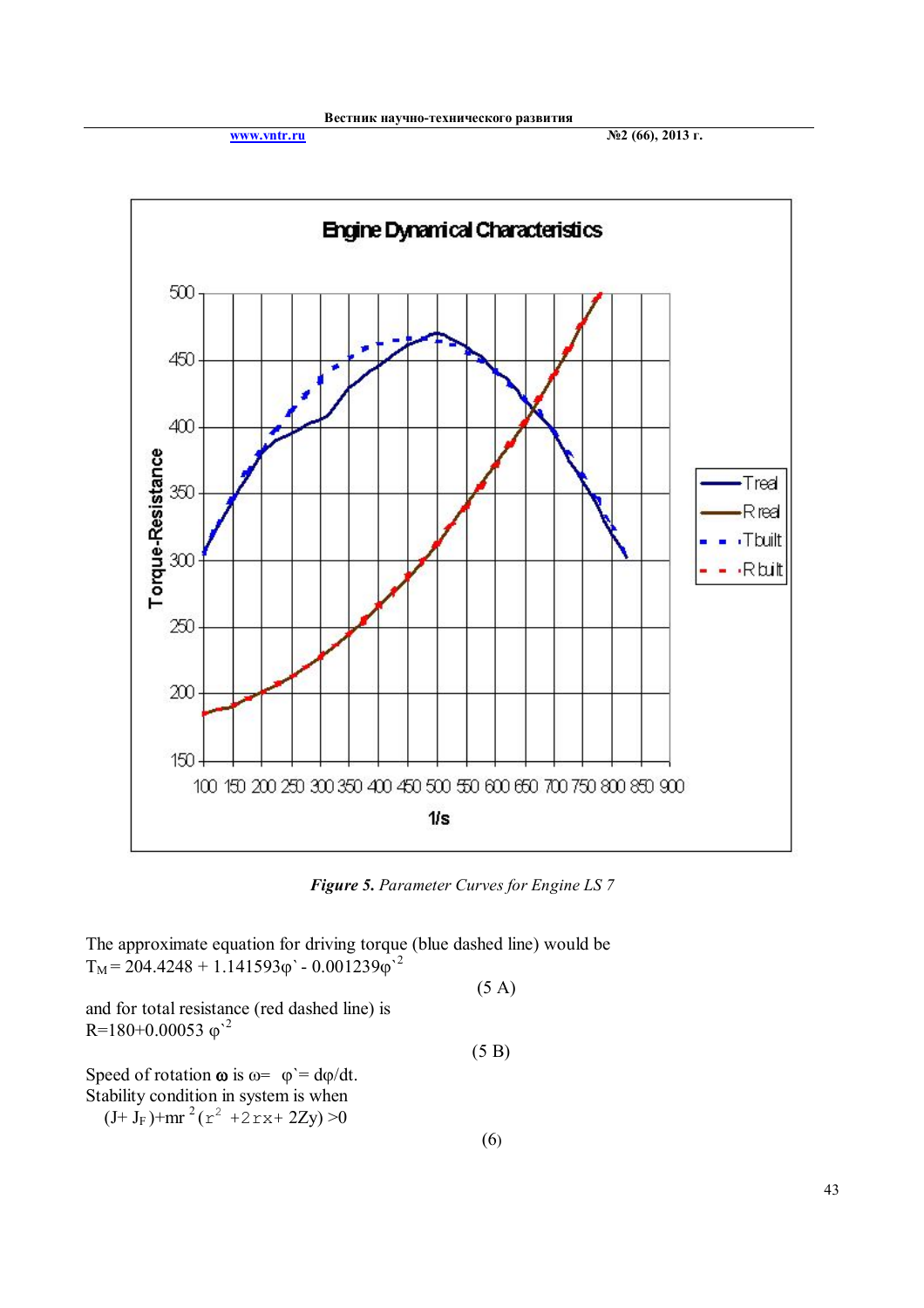

*Figure 6. Selection of the constant deflection of a spring beam of TVD*

Taking into consideration the last stability conditions the rules for proper parameter selection could be graphically represented. It is graphical chart shown in Figure 6 for selection of Z - the constant deflection of a spring beam. It is graphical chart shown in Figure 7 for proper selection of value of mass of selector. Dashed zones under curves indicate the area of parameters for stable regimes.



*Figure 7. Selection of the mass of selector in TVD*

The particularities of Torsional Vibration Damper usage could be visualized with help of Amplitude – Frequency Diagrams. The engine rotating system (crankshaft and all involving moving parts) is not totally stiff and there is some flexibility in shaft, so we could consider the system having flexible shaft as a dynamic system with one degree of freedom. Torsional Vibration Damper is assembled on the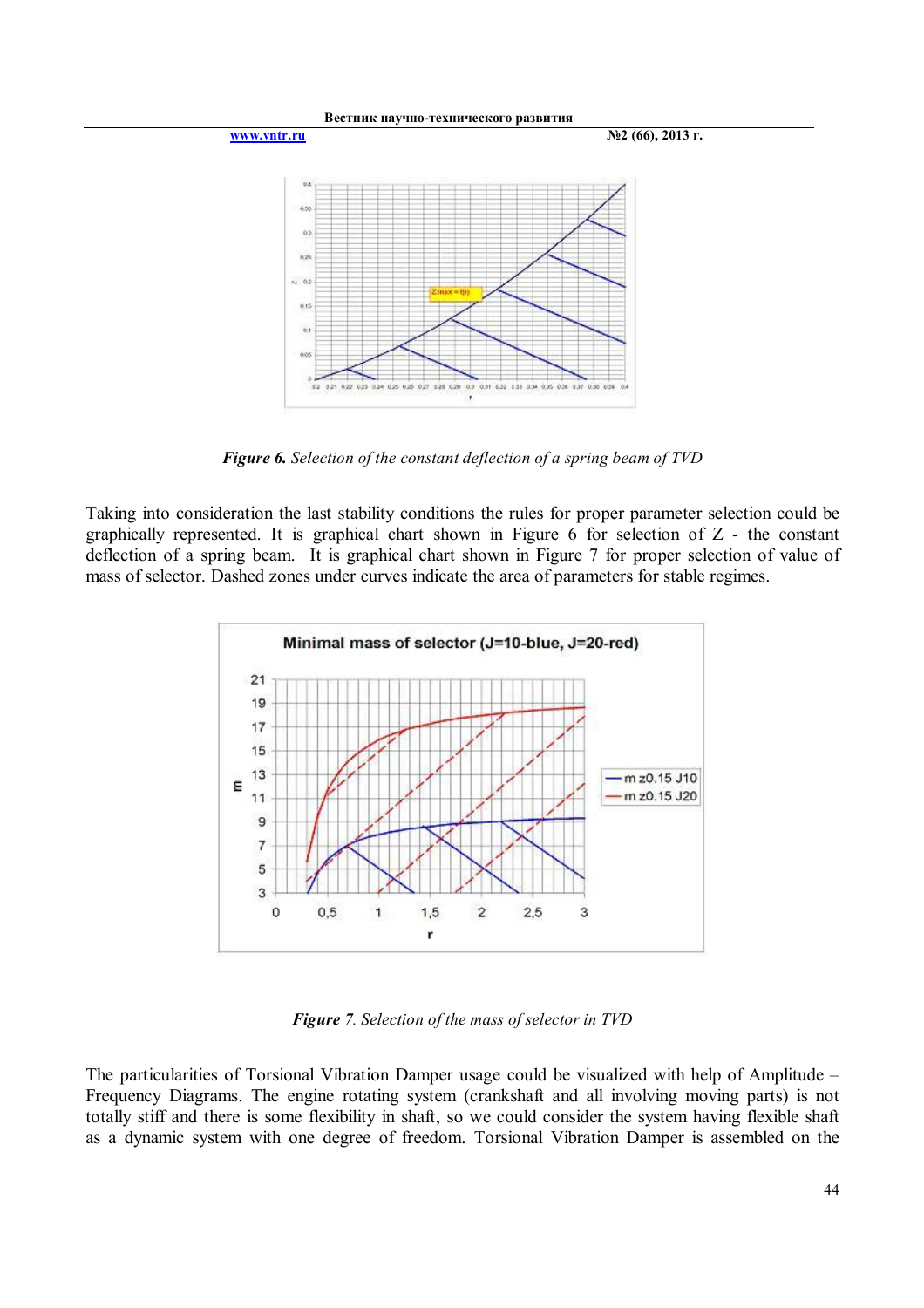**www.vntr.ru №2 (66), 2013 г.** front of crankshaft through flexible joint. Dynamically it means that second degree of freedom is added.

The analysis of dynamical behavior is presented using the AFD – "amplitude – frequency diagram" as shown in Figure 8. In the chart on abscissa axis the dimensionless frequency numbers is shown and on ordinate axis the dimensionless amplitude of torsional angle vibration values is shown.



*Figure 8. Amplitude - Frequency Diagram*

Blue dashed curve represents AFD of torsion vibration for system without Torsional Vibration Damper. There is one peak of amplitude of 0.13. If Torsional Vibration Damper  $(J_{TVD})$  equal to 0.1J and neglected small dissipation) is installed, so the AFD should be like black dotted line having two peaks at frequencies 0.87 and 1.2, and one minimal value at frequency 1. The magnitude of this minimum is 0.01. From one point of view it is a good result, because the amplitude in resonance zone is reduced dramatically. But reduction is achieved in resonance zone only. From other point of view it is not good, because the system gets two resonance peaks, which are not treated. When Torsional Vibration Damper  $(J_{TVD}$  equal to 0.1J and adjusted dissipation) is installed, then the AFD should be like red line having also two peaks (like for previous case) at frequencies 0.9 and 1.15, and no minimal value in resonance zone. It is better situation in comparison to previous case, because peaks are lower, but worst situation is in resonance zone.

Comparison of dynamical effectiveness of traditional Torsional Vibration Damper and proposed Tuned Torsional Vibration Damper is presented in Figure 9. Similar to Figure 8 there is Dimensionless Frequency at abscissa axis and Dimensionless Displacement – Peak-to-Peak Twist Angle at ordinate axis in Figure 9. In this chart the brown dashed curve is equivalent to AFD in Figure 8 for adjusted dissipation case of Torsional Vibration Damper installation. The red curve is AFD built using system of equations  $(1) - (3)$ . All values of amplitudes of torsion vibrations of system equipped with proposed Tuned Double Control Torsional Vibration Damper are lower (and in some areas radically lower) for all frequencies in comparison to system equipped with traditional regular (rubber or viscous) Torsional Vibration Damper.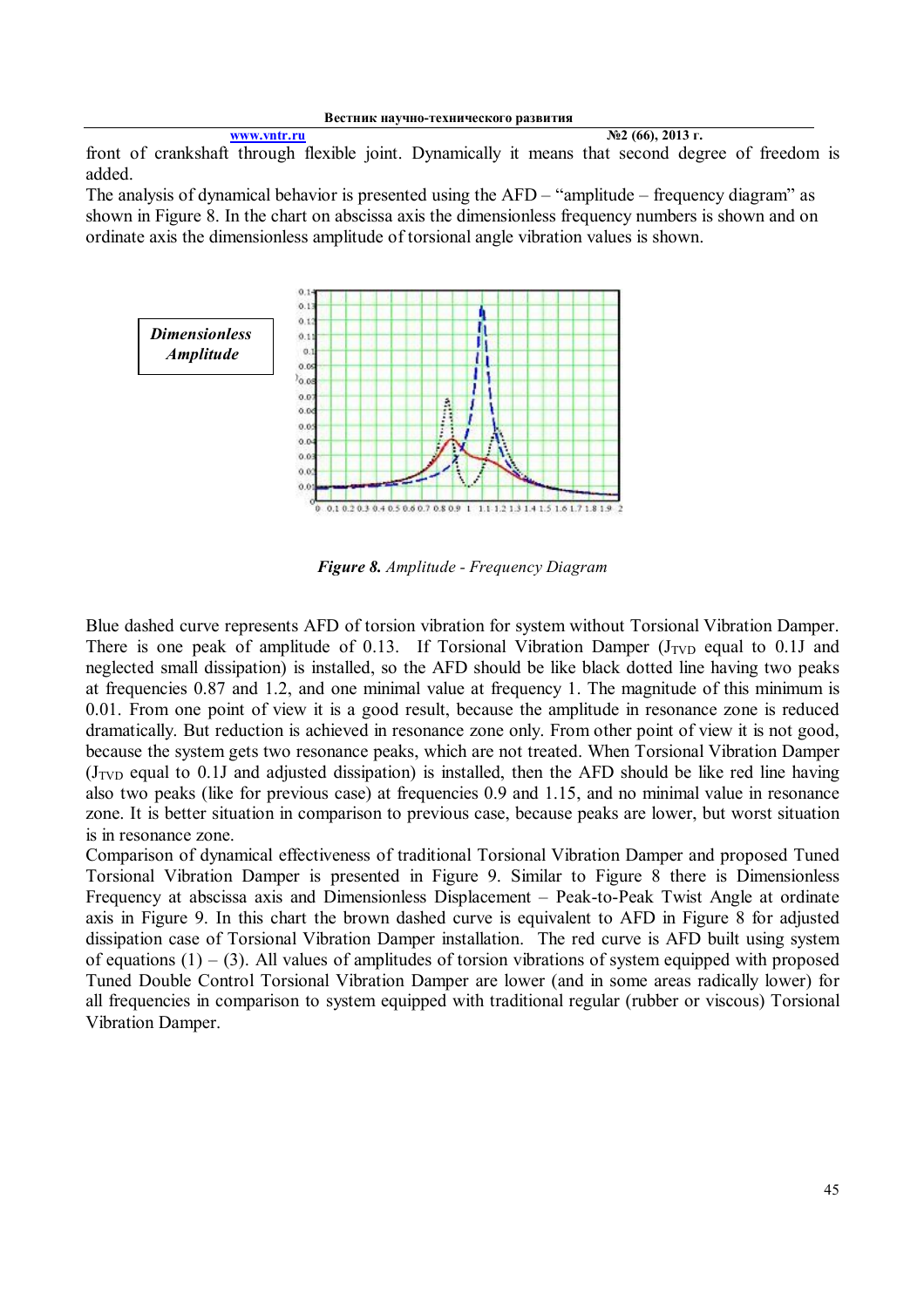

*Figure 9. Comparison of values of a Peak-to-Peak Twist Angles for Tuned TVD. No Control vs. Double Controlled.*

From point of view of dynamical efficiency it is much better to use Tuned Double Control Torsional Vibration Damper because it allows keeping the amplitude of torsion vibrations at very low levels in total range of operating frequencies. In other words there would be no problems with torsion vibration in all ranges of engine operational **rpm** when proposed Tuned Double Control Torsional Vibration Damper is installed**.** The name "Double Control" is reflecting that fact that Torsional Vibration Damper is controlled by two types of subsystems  $[1]$  – a mechanical control subsystem as shown in Figure 3, and an electronic subsystem as described in [1] on Figures 8 and 9.

If to use the mechanical control subsystem only (excluding an electronic subsystem) it should be AFD as presented in Figure 10. The thin dash-dotted curve is presented the dynamical behavior of Tuned Double Control Torsional Vibration Damper similar to shown in Figure 9, the solid red curve is presented Semi Controlled Torsional Vibration Damper. The curve for Semi Controlled Torsional Vibration Damper consists of three parts – part in the range of frequencies  $0.5 - 1.25$  is equal to the part for Tuned Double Control Torsional Vibration Damper (a mechanical control is predominant here), part in the range of frequencies  $1.25 - 1.35$  is for transient vibrations, and part in the range over frequency 1.35 is reflecting the dynamic of rotating shaft with firmly attached mass of Torsional Vibration Damper. The Semi Controlled Torsional Vibration Damper has two peaks: the small value peak at frequency of 1.15 and big value peak at frequency of 1.35.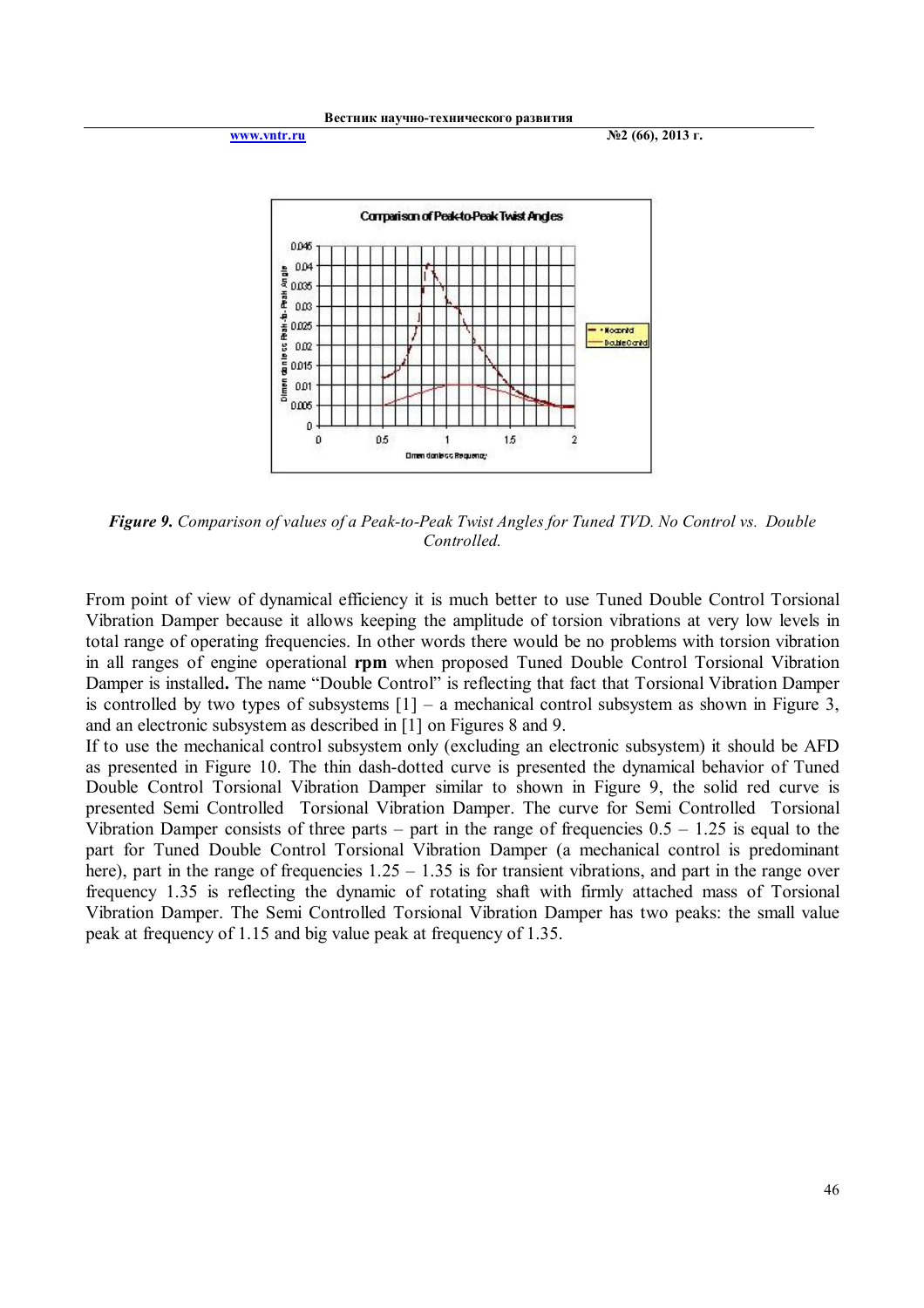**www.vntr.ru №2 (66), 2013 г.**



*Figure 10. Comparison of values of a Peak-to-Peak Twist Angles for Tuned TVD. Semi Control vs. Double Controlled.*

Comparison of a dynamical behavior of Tuned Double Control Torsional Vibration Damper and Semi Controlled Torsional Vibration Damper shows that a Tuned Double Control Torsional Vibration Damper has better performance. But when the electronic electromagnetic subsystem is excluded in Semi Controlled Torsional Vibration Damper, then that leads to simple and cheap manufacturing of Torsional Vibration Damper. Also it could be taken into consideration that in a big variety of engines the resonance peak is at the high magnitude of frequency sitting near the border of **rpm** range. So the second peak cannot be achieved in real situation. For instance, in VW Jetta the resonance problem exists for  $6<sup>th</sup>$  order rpm (approximately at 4900 – 5000 rpm), and restricted rpm boarder number is 5000 rpm, so the engineer is dealing with lower frequency peak at 4500 – 4800 rpm, and second peak which could occur over 5000 rpm should be ignored.

Accepted sensors location for tested engine is illustrated in Figure 11.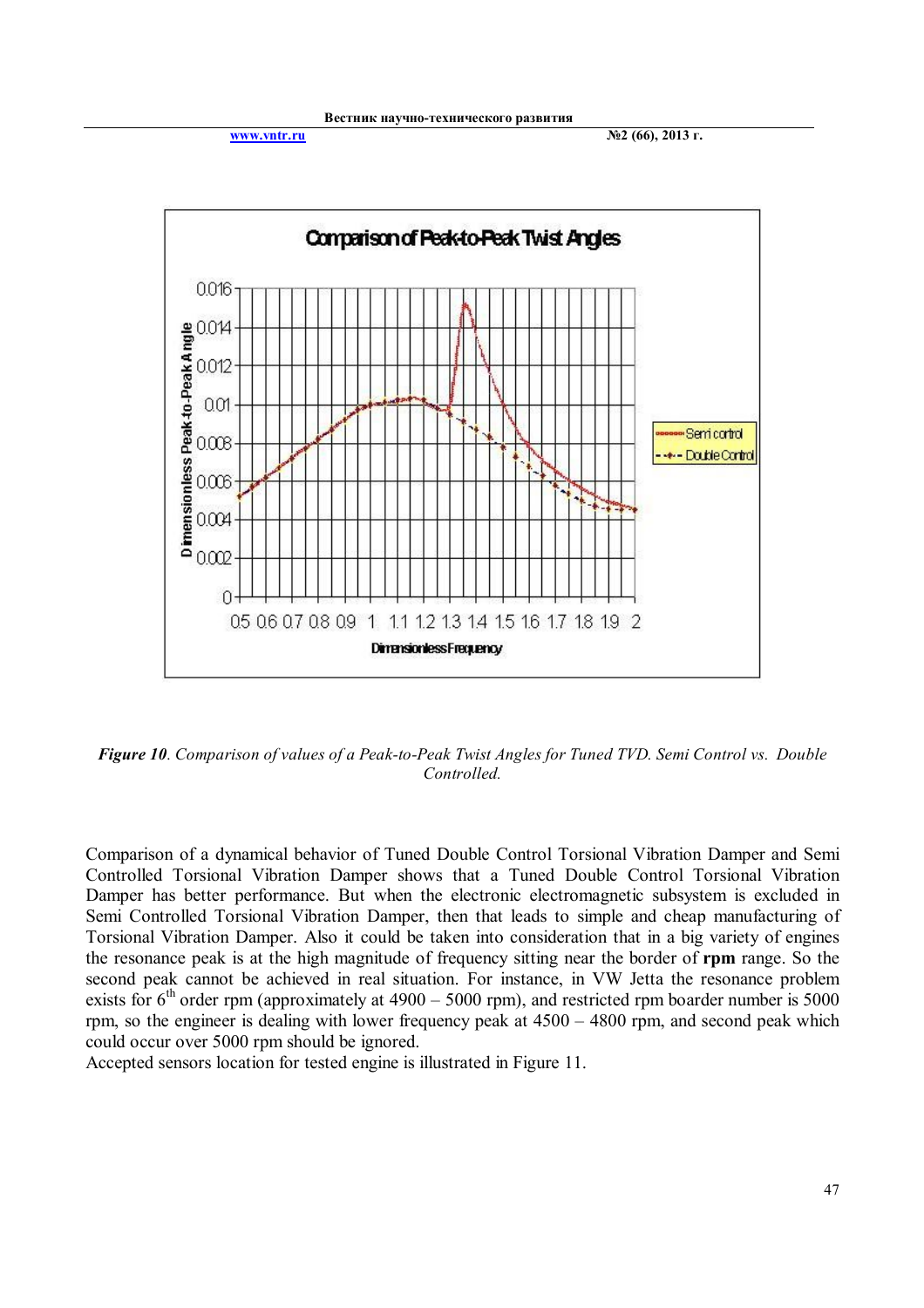

 *Figure 11. Sensors location during tests.*

 For experimental purposes the Diesel Engine 1.9L installed in VW Jetta was selected. Preliminary analysis and recorded experiments demonstrate that the torsional vibration resonance occurs in crankshaft of Diesel Engine 1.9L at 490 – 500 Hz. This is the lowest frequency where resonance happened. It is related to  $6<sup>th</sup>$  order torsional vibrations of this engine. Hence the design goal was to appoint the parameters of the proposed TVD which could radically reduce the resonances at frequency range of 490 – 500 Hz.

Experimental part consisted of 3 phases:  $1<sup>st</sup>$  phase is balancing of TVD on Balancing Machine,  $2<sup>nd</sup>$  phase is determination of own natural frequencies of TVD on special test machines, and during  $3<sup>rd</sup>$ phase the determination of Peak-to-Peak Twist Angles vs. running frequencies on real engine is analyzed. First 2 phases are routine only. The balancing of new TVD is needed to adjust the unbalanced forces within industrial requirements. The  $2^{nd}$  phase is used for adjusting the proper lowest natural frequency of TVD.

Herein the results of 3<sup>rd</sup> phase are presented which were mostly done in Federal Budget-Funded Research Institute for Machine Science RAS (IMASH RAS).

First of all the performance of regular TVD was analyzed. The measured experimentally Peak-to-Peak Twist Angles are presented in Figure 12 (regular Torsional Vibration Damper is installed). In the Figure 12 on abscissa axis the frequencies in **rpm** are shown, and on ordinate axis the of torsional peak-to-peak angle vibration values are shown. The operation range of **rpm** for this engine is 700 – 5,000.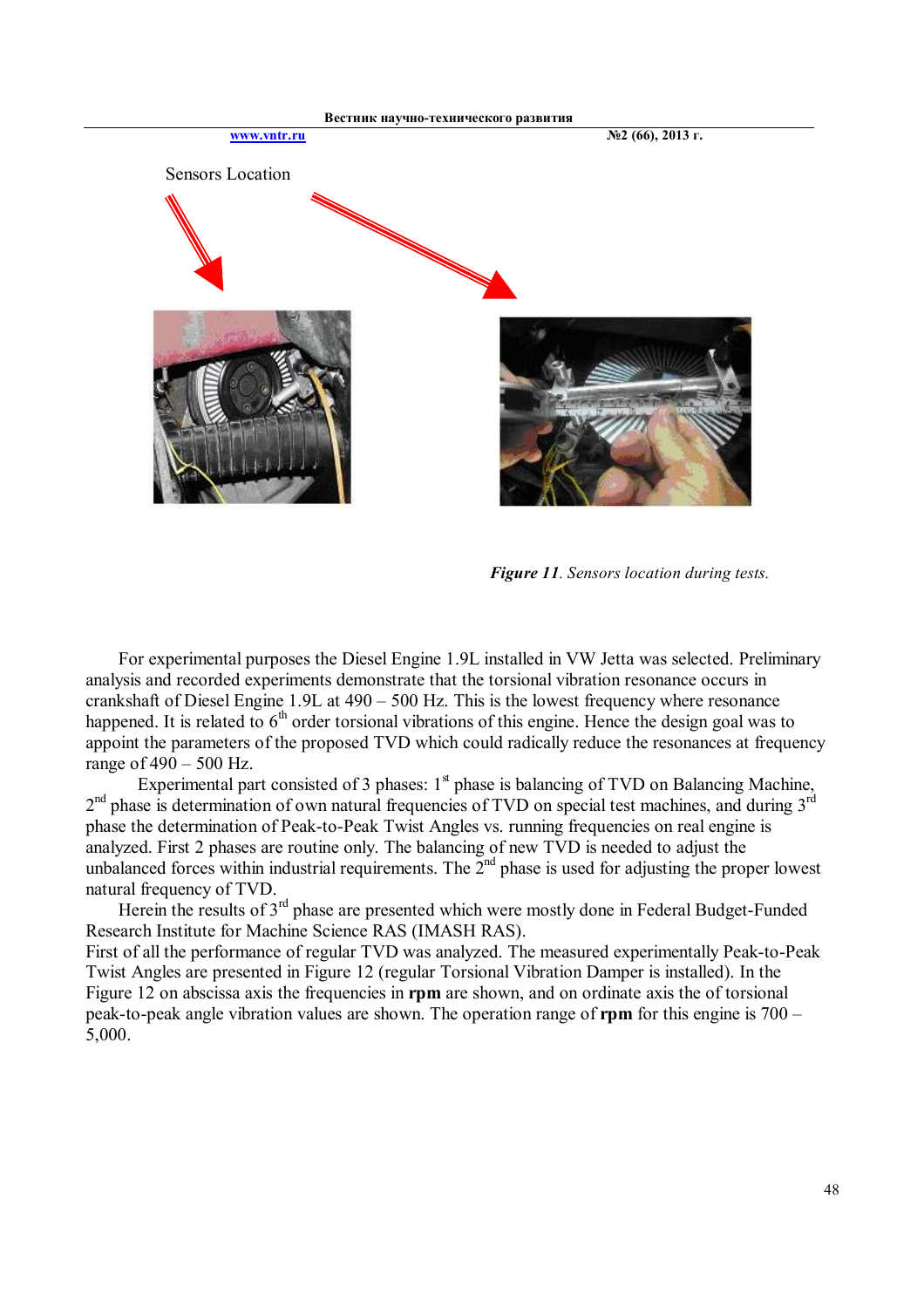

*Figure 12. Recorded Peak-to-Peak Twist Angles. Regular TVD* 

The concerned resonance is recorded on this graph for  $6<sup>th</sup>$  order torsional vibrations  $@$  4700 **rpm** with peak – to – peak angle of 0.41 degrees. It means that actual crankshaft torsional vibrations with 0.41 degrees (despite of presence of regular Torsional Vibration Damper) are at  $\Box$  = 4700 (rpm) x 6 (order)  $x \pi/30 = 2951.6$  1/sec = 470 Hz. Taking into an account that 4700 **rpm** is locating close to border number of 5000 **rpm** the problem with resonance at higher frequency could be not taking into account.

 A variety of samples of Tuned Torsional Vibration Damper prototypes were fabricated and tested. Photos of three prototypes involved at present study are shown in Figure 13. The idea of different design for each prototype was to understand the impact of invented components on dynamic and effectiveness (separately or in combination).

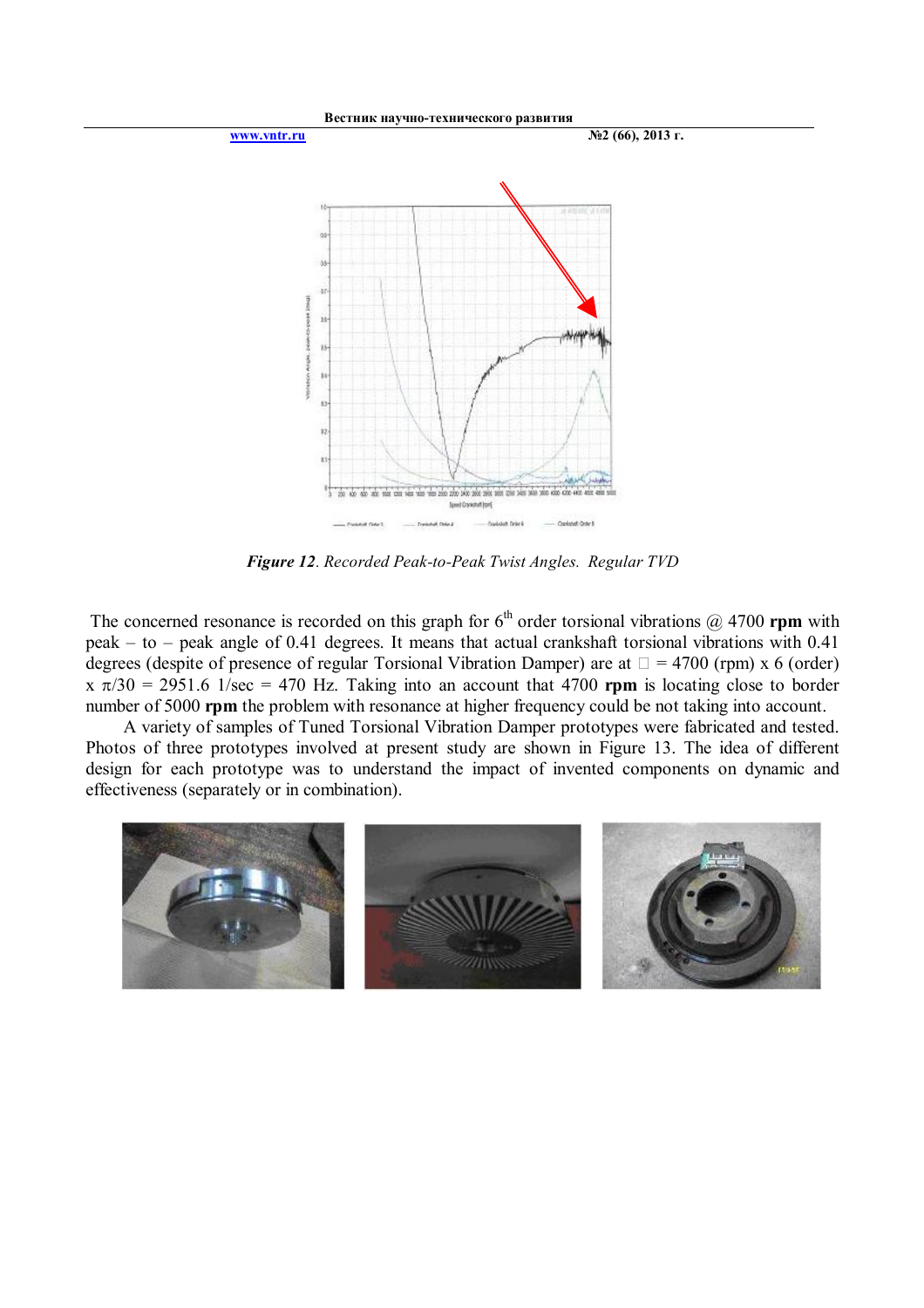

*Figure 13. Prototypes of different versions of Tuned TVD* 

The results of tests are presented in graphical form on Figures  $14 - 16$ . On these Figures on abscissa axis is standing for the frequencies in **rpm**, and on ordinate axis is for the of torsional peak-to-peak angle vibration values.

There is a dynamic of proposed Torsional Vibration Damper having simplified structure focusing on the increased friction factor presented in Figure 14. The photo of this Torsional Vibration Damper is shown in the left side in Figure 13. There are  $6<sup>th</sup>$  order torsional vibrations  $@$  4675 RPM with peak – to – peak angle of 0.30 degrees. It is lower than industrial requirement of 0.4 degrees with strong safety factor (75% of required level).



*Figure 14. Recorded Peak-to-Peak Twist Angles. New TVD, Basic Model.*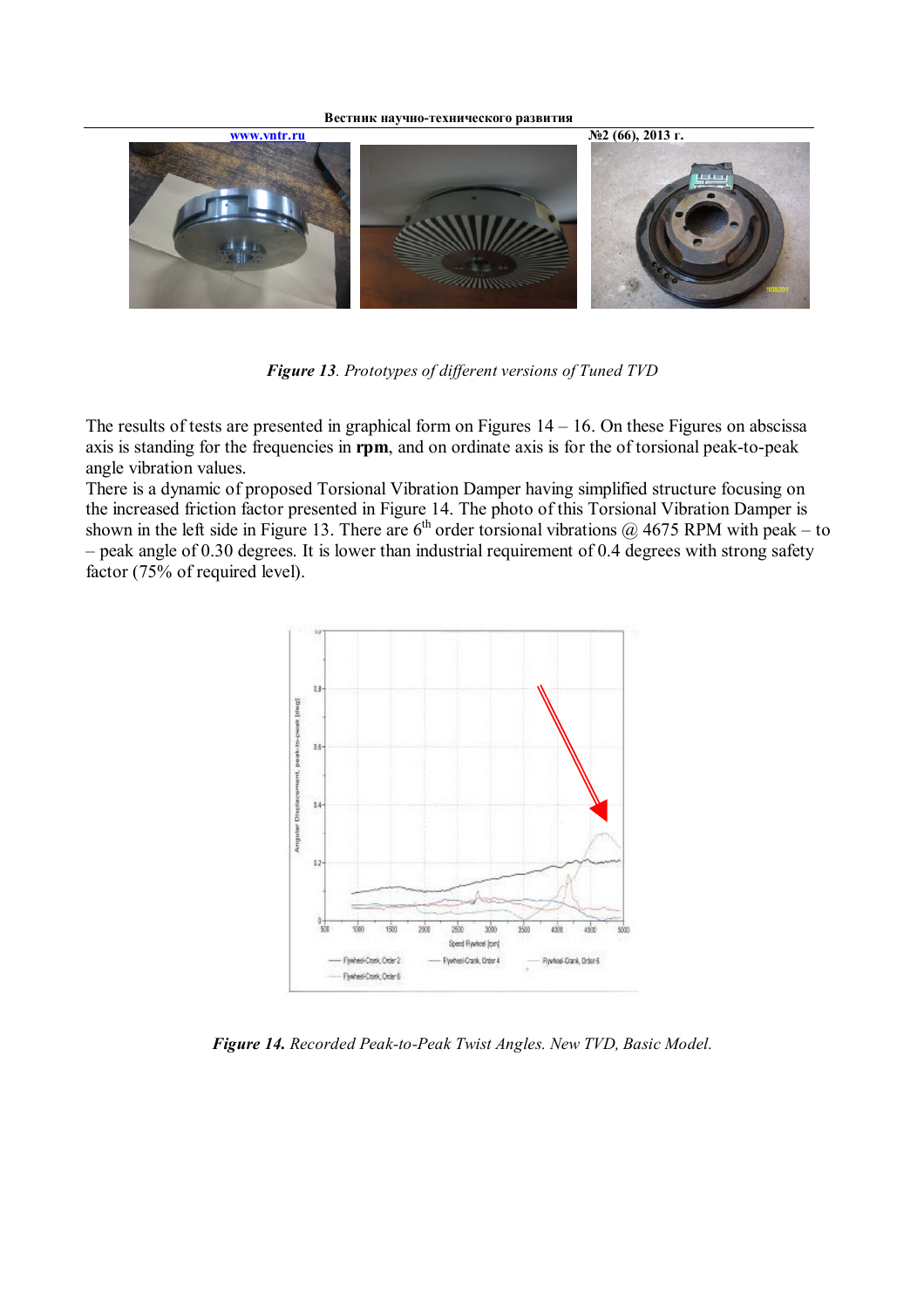The weight of this Torsional Vibration Damper is less than a regular one, and the cost of manufacturing is equal to regular TVD.



*Figure 15. Recorded Peak-to-Peak Twist Angles. Semi Controlled TVD.*

There is a dynamical performance of Semi Controlled Torsional Vibration Damper having mechanical control loop structure presented in Figure 15. The photo of this Torsional Vibration Damper is shown in the middle of Figure 13. There are  $6<sup>th</sup>$  order torsional vibrations @ 3615 RPM with peak – to – peak angle of 0.214 degrees. It is significantly lower than industrial requirement of 0.4 degrees with very strong safety factor (53.5% of required level). The weight of this Torsional Vibration Damper is equivalent to a regular TVD, and the cost of manufacturing is on 5% more.

There is a dynamical behavior of Double Controlled Torsional Vibration Damper (completed with combined mechanical control loop and electronically controlled electromagnetic subsystem) presented in Figure 16. The photo of this Torsional Vibration Damper is shown in the right side of Figure 13. There are  $6<sup>th</sup>$  order torsional vibrations @ 3150 RPM with peak – to – peak angle of 0.15 degrees. It is radically lower than industrial requirement of 0.4 degrees with very significant safety factor (37.5% of required level). The weight of this Torsional Vibration Damper is equivalent to a regular used one, and the cost of manufacturing is on 10 % more. Actually this prototype has a design which includes a combination of Torsional Vibration Damper with Pulley (it is for some industrial applications).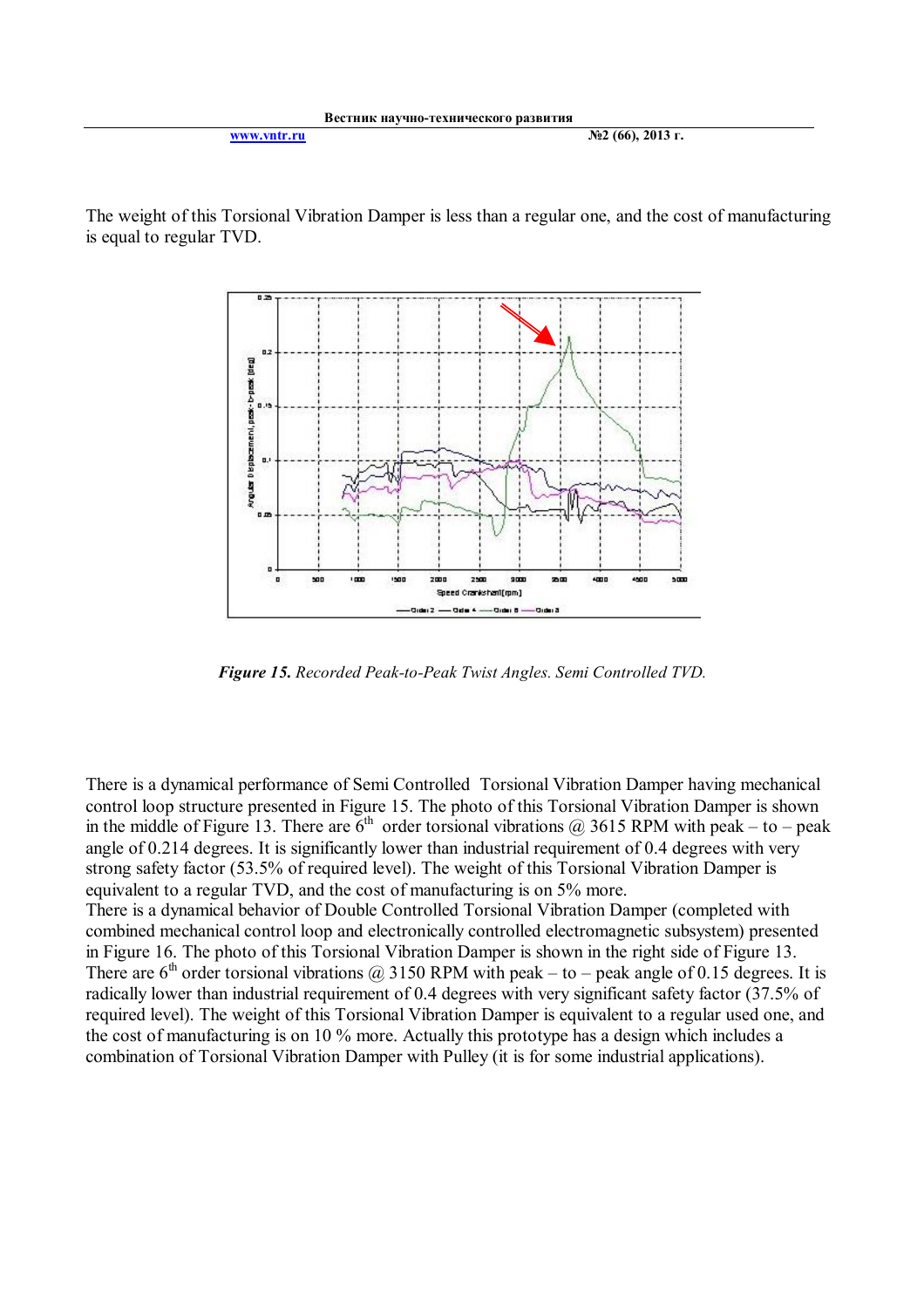

*Figure 16. Recorded Peak-to-Peak Twist Angles. Double Controlled TVD.*

Particularities of all tested prototypes are described in detail in [1]. Presented results of experimental research could be interpreted in the following way. In ordinary situation (when no special dynamic requirements and routine engine performance are needed) it would be recommended to replace the existing Torsional Dampers by Simplified Torsional Vibration Damper shown in the left side in Figure 13. It would be recommended to replace the existing Torsional Dampers by Semi Controlled Torsional Vibration Damper shown in the middle of Figure 13 if exploitation required the reduced torsional vibrations and improved dynamic engine performance. It is necessary highlight the additional advantage of proposed Torsional Vibration Damper in comparison to Viscous Torsional Vibration Damper – there is no fluid (so it is no need to arrange special protection from leakage) in proposed Torsional Vibration Damper. When exploitation required the lowest values of torsional vibrations and perfect dynamic engine performance (e.g. for VIP luxury vehicles), it would be recommended to replace the existing Torsional Dampers by Double Controlled Torsional Vibration Damper shown in the right side of Figure 13.

## **CONCLUSIONS**

- 1. Usage of proposed Tuned Torsional Vibration Damper with instantaneous frequencies tuner gives the effective solution to get damping optimization for operating engines. Implementation of new TVD allows increasing effectiveness of using TVD by improving radically the dynamical performance of crankshaft operation, and obtaining the significantly minimal amplitudes (peak-to-peak angles 0.15 degrees) of torsional vibrations.
- 2. Proposed Torsional Vibration Damper with instantaneous frequencies tuner has practically the same weight and dimensional parameters as the regular Torsional Vibration Damper.
- 3. The less values of peak-to-peak torsional vibration angles lead to less loads on crankshaft and bearings, reduce the wearing and fatigue problems, reduce the fuel consumption, and increase the lifetime of engine.